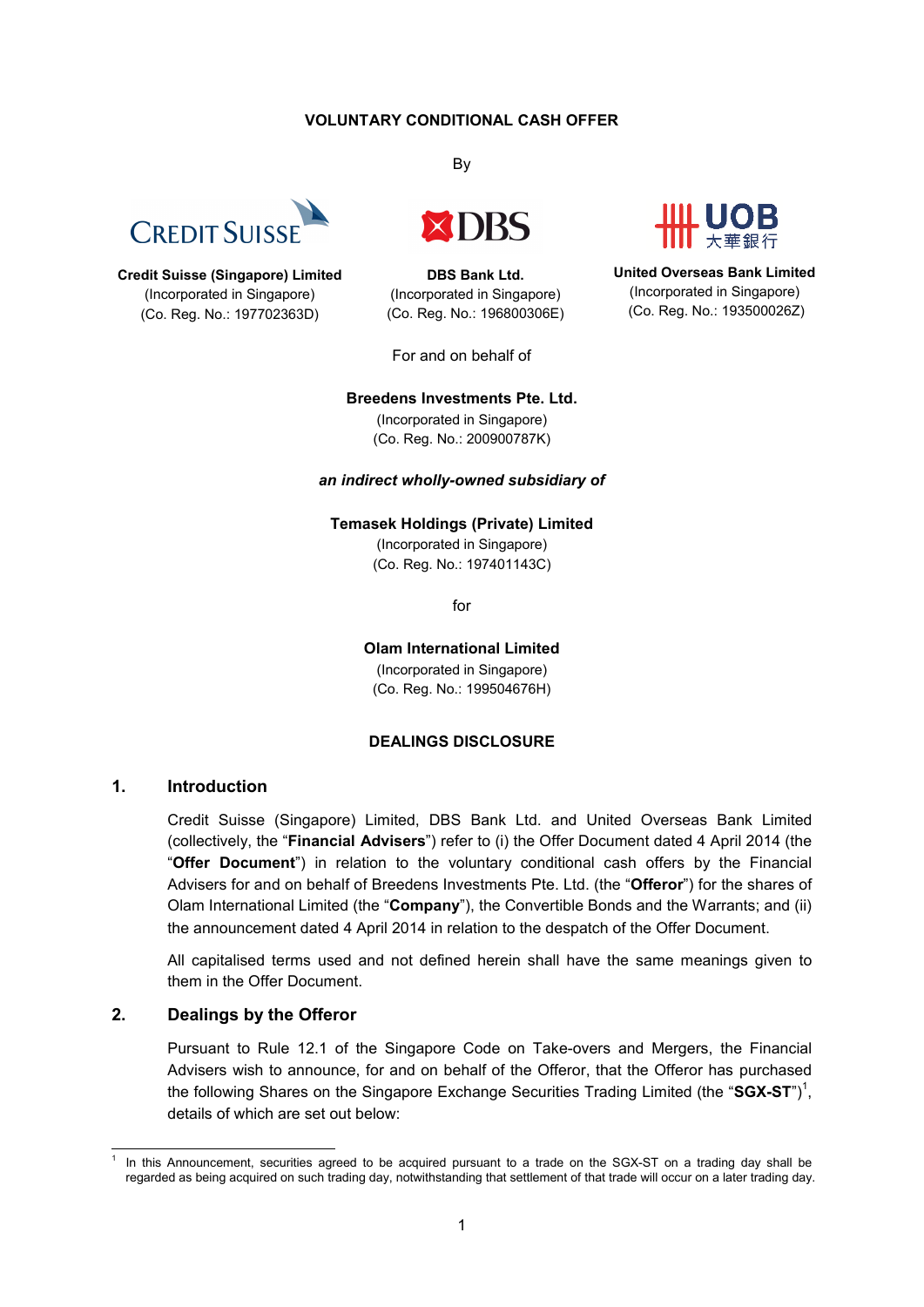| Date of purchase | <b>Number of Shares purchased</b> | <b>Consideration per Share,</b><br>excluding brokerage fee.<br>clearing fee and applicable<br>tax |
|------------------|-----------------------------------|---------------------------------------------------------------------------------------------------|
| 14 April 2014    | 13,531,000                        | S\$2,230                                                                                          |

# **3. Aggregate Securityholdings**

The Financial Advisers wish to announce, for and on behalf of the Offeror, that:

- **3.1 Securities held as at 14 March 2014 (the "Offer Announcement Date").** Based on the information available to the Offeror, as at the Offer Announcement Date:
	- **3.1.1** the Offeror owned, controlled or had agreed to acquire an aggregate of 358,959,140 Shares, representing approximately:
		- (i) 15.0 per cent. of the total issued share capital of the Company<sup>2</sup>; and
		- (ii) 13.2 per cent. of the maximum potential share capital of the Company<sup>3</sup>;
	- **3.1.2** the Offeror and its Concert Parties owned, controlled or had agreed to acquire an aggregate of 1,256,022,801<sup>4</sup> Shares, representing approximately:
		- (i) 52.5 per cent. of the total issued share capital of the Company; and
		- (ii) 46.2 per cent. of the maximum potential share capital of the Company;
	- **3.1.3** the Offeror and its Concert Parties own, control or have agreed to acquire an aggregate of  $195.029.284<sup>5</sup>$  Warrants, representing approximately 49.0 per cent. of the total issued Warrants of the Company; and
	- **3.1.4** the following Concert Parties of the Offeror are party to the following derivatives transactions:
		- (i) Aranda Investments Pte. Ltd.:
			- (a) Equity Swap Transaction for a notional amount of S\$60,000,000 in respect of fully paid Shares with a price cap of S\$1.80 (plus relevant costs) and a maturity date of 5 January 2015; and
			- (b) Equity Swap Transaction for a notional amount of S\$60,000,000 in respect of fully paid Shares with a price cap of S\$1.80 (plus relevant costs) and a maturity date of 5 January 2015; and

 $5$  This figure comprises: (i) the 85,811,860 Warrants held by the Offeror, the Temasek Entities and directors of the Offeror and Temasek; and (ii) the 109,217,424 Warrants held by KSL and Key Management.

 2 In this Announcement, for purposes of computation, the total number of issued and paid-up Shares is 2,390,213,869.

<sup>3</sup> In this Announcement, for purposes of computation, the total number of issued and paid up Shares in the "**maximum potential share capital of the Company**" is 2,721,324,607. For the purposes of this Announcement, the "**maximum potential share capital of the Company**" means the total number of Shares which would be in issue if all the outstanding Convertible Bonds and Options (other than those owned, controlled or agreed to be acquired by the Offeror or its Concert Parties) were validly converted and exercised as at the date of the relevant declaration.

<sup>4</sup> This figure comprises: (i) the 358,959,140 Shares held by the Offeror; (ii) the 228,631,313 Shares held by the Temasek Entities and directors of the Offeror and Temasek; (iii) the 667,996,498 Shares held by KSL and Key Management, who have provided irrevocable undertakings to the Offeror to accept the Offer in respect of part but not all of their existing shareholdings in the Company and who are deemed to be acting in concert with the Offeror in connection with the Offer; and (iv) the 435,850 Shares held by the Financial Advisers.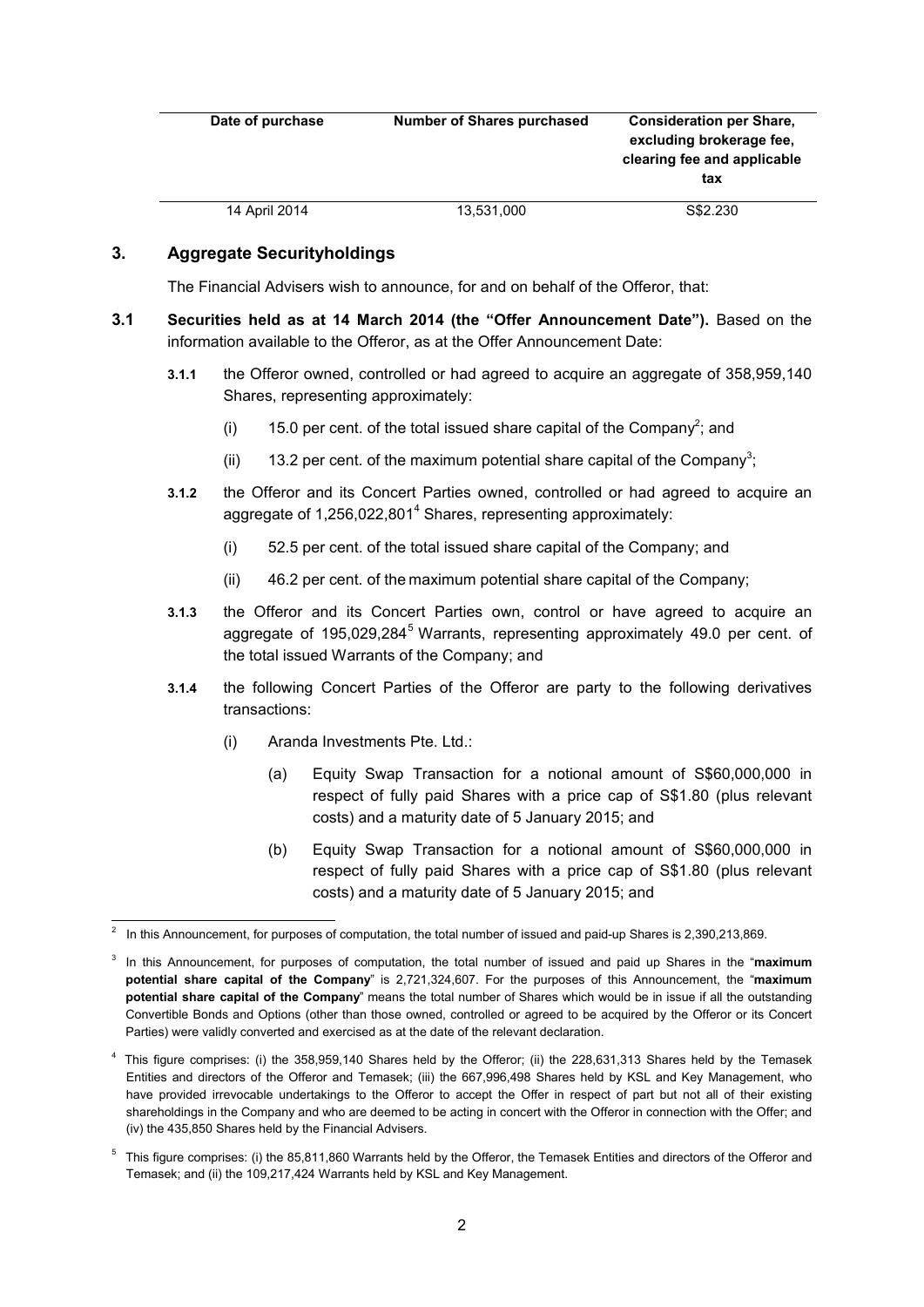- (ii) UOB:
	- (a) Call option for a notional amount of S\$212,241.60 in respect of fully-paid Shares with a strike price of S\$1.5606 and an expiry date of 21 March 2014;
	- (b) Call option for a notional amount of S\$201,633.60 in respect of fully-paid Shares with a strike price of S\$1.8003 and an expiry date of 4 April 2014;
	- (c) Call option for a notional amount of S\$418,798 in respect of fully-paid Shares with a strike price of S\$1.957 and an expiry date of 17 April 2014; and
	- (d) Worst-of-put option for a notional amount of S\$200,000 in respect of fully-paid Shares with a strike price of S\$1.906 and an expiry date of 24 April 2014.
- **3.2 Shares acquired or agreed to be acquired between the Offer Announcement Date and up to 5.00 p.m. on 14 April 2014 (other than pursuant to valid acceptances of the Offer).**  Between the Offer Announcement Date and up to 5.00 p.m. on 14 April 2014:
	- **3.2.1** the Offeror acquired or agreed to acquire an aggregate of 49,644,801 Shares, representing approximately:
		- (i) 2.1 per cent. of the total issued share capital of the Company; and
		- (ii) 1.8 per cent. of the maximum potential share capital of the Company; and
	- **3.2.2** the Offeror and its Concert Parties have acquired or agreed to acquire an aggregate of 49,644,801 Shares, representing approximately:
		- (i) 2.1 per cent. of the total issued share capital of the Company; and
		- (ii) 1.8 per cent. of the maximum potential share capital of the Company.
- **3.3 Aggregate securityholdings (excluding acceptances of the Offer for Securities).** Accordingly, as at 5.00 p.m. on 14 April 2014:
	- **3.3.1** the Offeror owned, controlled or has agreed to acquire an aggregate of 408,603,941 Shares, representing approximately:
		- (i) 17.1 per cent. of the total issued share capital of the Company; and
		- (ii) 15.0 per cent. of the maximum potential share capital of the Company;  $6$
	- **3.3.2** the Offeror and its Concert Parties owned, controlled or have agreed to acquire an aggregate of 1,305,667,602 Shares, representing approximately:
		- (i) 54.6 per cent. of the total issued share capital of the Company; and
		- (ii) 48.0 per cent. of the maximum potential share capital of the Company;

 6 The shareholdings of the Offeror exclude acceptances of the Offer received by or on behalf of the Offeror.

 $\textsuperscript{7}$  The aggregate shareholdings of the Offeror and its Concert Parties exclude acceptances of the Offer received by or on behalf of the Offeror.